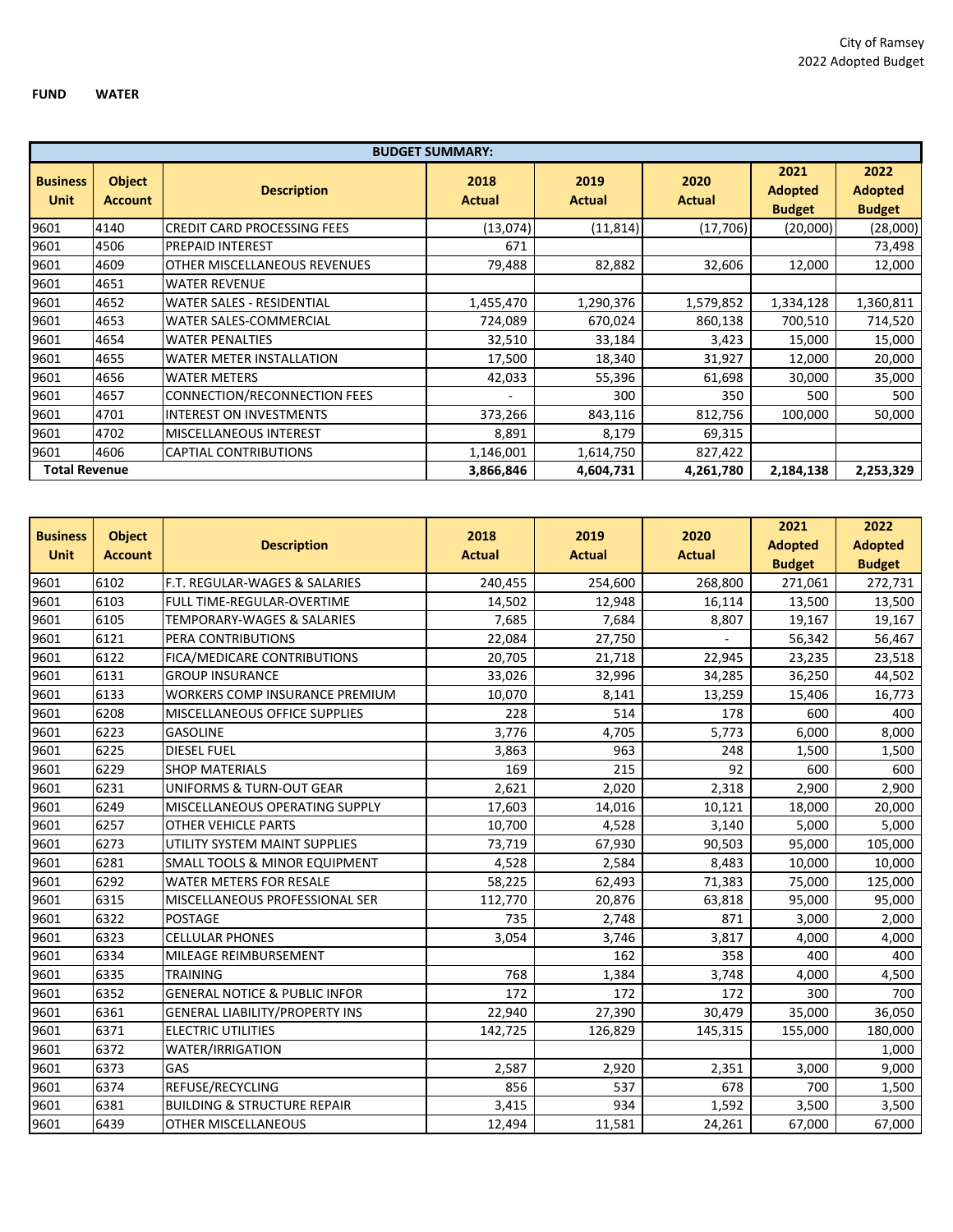| 9601                     | 6451 | <b>IMEMBERSHIP DUES</b>                | 1,240     | 994       | 1,000     | 1,400     | 1,400   |
|--------------------------|------|----------------------------------------|-----------|-----------|-----------|-----------|---------|
| 9601                     | 6489 | <b>IOTHER CONTRACTED SERVICES</b>      | 56.579    | 27,221    | 66,789    | 76.000    | 76.000  |
| 9601                     | 6722 | <b>IDEPRECIATION</b>                   | 706.447   | 727,864   | 755.660   | 798.000   | 821.940 |
| 9601                     | 6820 | <b>IOPERATING TRANSFERS TO OTHER F</b> | 41.000    | 43,000    | 2,781,000 | 47.000    | 49,000  |
| <b>Total Expenditure</b> |      | 1,631,737                              | 1,524,163 | 4.438.356 | 1,942,861 | 2,078,048 |         |

# **DESCRIPTION OF SERVICES:**

The Water fund is a self-sustaining Enterprise fund that provides for the administration, operation and maintenance of the

| <b>GOALS OF CURRENT YEAR BUDGET:</b>                                   |         |        |         |        |        |
|------------------------------------------------------------------------|---------|--------|---------|--------|--------|
| Meet or exceed Minnesota Department of Health drinking water standards |         |        |         |        |        |
| Reduce water quality complaints                                        |         |        |         |        |        |
| Reduce fluoride to meet new standard                                   |         |        |         |        |        |
|                                                                        |         |        |         |        |        |
|                                                                        |         |        |         |        |        |
| 6315 Miscellaneous Professional Services                               |         |        |         |        |        |
| Water Treatment Plant Study                                            |         |        | 45,000  | 15,000 | 15,000 |
| Emergency Well Repairs/Generator                                       | 94,788  |        | 25,000  | 50,000 | 50,000 |
| <b>SCADA System Repairs</b>                                            | 14,953  | 3,315  | 5,000   | 5,000  | 5,000  |
| Well #9 Study                                                          | 3,030   | 895    | 75,000  |        |        |
| Water/Wellhead Protection/ Supply Rate Study                           |         | 16,666 |         | 25,000 | 25,000 |
| Total                                                                  | 112,770 | 20,876 | 150,000 | 95,000 | 95,000 |
| 6439 Other Miscellaneous                                               |         |        |         |        |        |
| <b>Water Appropriation</b>                                             | 12,494  | 11,581 | 14,000  | 14,000 | 14,000 |
| Well#1 Rehab (no longer included in CIP- Maintenance only)             |         |        | 41,000  | 50,000 | 50,000 |
| Miscellaneous                                                          |         |        | 9,000   | 3,000  | 3,000  |
| Total                                                                  | 12,494  | 11,581 | 64,000  | 67,000 | 67,000 |
| 6489 Other Contracted Services                                         |         |        |         |        |        |
| <b>Water Tests</b>                                                     | 3,600   | 6,235  | 2,400   | 2,400  | 2,400  |
| <b>Annual Valve Replacements</b>                                       |         |        | 50,000  | 50,000 | 50,000 |
| OPUS <sub>21</sub>                                                     | 10,486  | 10,692 | 15,000  | 15,000 | 15,000 |
| Miscellaneous                                                          | 42,493  | 10,294 | 8,600   | 8,600  | 8,600  |
| Total                                                                  | 56,579  | 27,221 | 76,000  | 76,000 | 76,000 |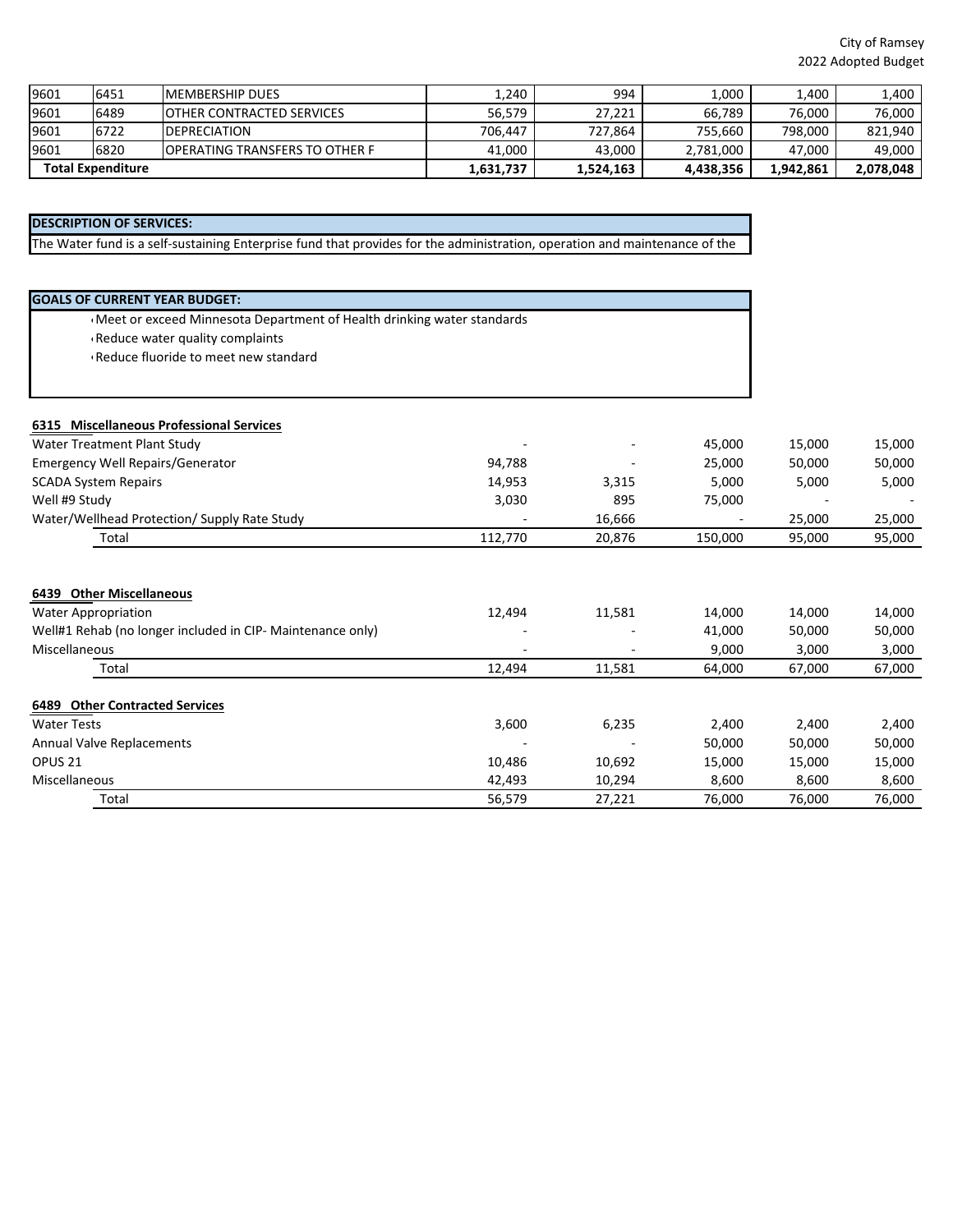|                         |                                 | <b>BUDGET SUMMARY:</b>                |                       |                       |                       |                                         |                                         |
|-------------------------|---------------------------------|---------------------------------------|-----------------------|-----------------------|-----------------------|-----------------------------------------|-----------------------------------------|
| <b>Business</b><br>Unit | <b>Object</b><br><b>Account</b> | <b>Description</b>                    | 2018<br><b>Actual</b> | 2019<br><b>Actual</b> | 2020<br><b>Actual</b> | 2021<br><b>Adopted</b><br><b>Budget</b> | 2022<br><b>Adopted</b><br><b>Budget</b> |
| 9602                    | 4140                            | <b>ICREDIT CARD PROCESSING FEES</b>   | (10, 366)             | (10, 464)             | (12,892)              | (14,000)                                | (16,000)                                |
| 9602                    | 4356                            | <b>ISEWER AVAILABILITY CHARGE-ADM</b> | 8,623                 | 7,902                 | 4,722                 | 5,000                                   | 73,498                                  |
| 9602                    | 4506                            | <b>PREPAID INTEREST</b>               | 336                   |                       |                       |                                         |                                         |
| 9602                    | 4609                            | <b>OTHER MISCELLANEOUS REVENUES</b>   | 16,998                | 15,792                | 14,149                | 5,000                                   | 5,000                                   |
| 9602                    | 4661                            | <b>IRESIDENTIAL-SEWER CHARGES</b>     | 1,209,371             | 1,275,947             | 1,321,036             | 1,285,000                               | 1,378,650                               |
| 9602                    | 4662                            | <b>COMMERCIAL-SEWER CHARGES</b>       | 364,151               | 353,234               | 380,614               | 361,000                                 | 416,120                                 |
| 9602                    | 4663                            | <b>SEWER PENALTIES</b>                | 27,717                | 29,933                | 7,206                 | 15,000                                  | 15,000                                  |
| 9602                    | 4701                            | <b>INTEREST ON INVESTMENTS</b>        | 214,313               | 477,797               | 439,183               | 115,000                                 | 75,000                                  |
| 9602                    | 4702                            | <b>IMISCELLANEOUS INTEREST</b>        |                       |                       |                       | $\overline{\phantom{0}}$                |                                         |
| 9602                    | 4606                            | <b>CAPTIAL CONTRIBUTIONS</b>          | 566,450               | 679,463               | 543,797               | $\overline{\phantom{0}}$                |                                         |
| <b>Total Revenue</b>    |                                 |                                       | 2,397,594             | 2,829,604             | 2,697,814             | 1,772,000                               | 1,947,268                               |

| <b>Business</b><br><b>Unit</b> | <b>Object</b><br><b>Account</b> | <b>Description</b>                       | 2018<br><b>Actual</b>    | 2019<br><b>Actual</b> | 2020<br><b>Actual</b> | 2021<br><b>Adopted</b><br><b>Budget</b> | 2022<br><b>Adopted</b><br><b>Budget</b> |
|--------------------------------|---------------------------------|------------------------------------------|--------------------------|-----------------------|-----------------------|-----------------------------------------|-----------------------------------------|
| 9602                           | 6102                            | <b>F.T. REGULAR-WAGES &amp; SALARIES</b> | 130,055                  | 137,943               | 143,445               | 175,965                                 | 201,508                                 |
| 9602                           | 6103                            | <b>FULL TIME-REGULAR-OVERTIME</b>        | 931                      | 898                   | 1,215                 |                                         |                                         |
| 9602                           | 6105                            | <b>TEMPORARY-WAGES &amp; SALARIES</b>    | 8,288                    | 9,482                 | 7,810                 |                                         |                                         |
| 9602                           | 6121                            | PERA CONTRIBUTIONS                       | 11,646                   | 14,707                | 30,153                | 31,197                                  | 33,113                                  |
| 9602                           | 6122                            | FICA/MEDICARE CONTRIBUTIONS              | 10,837                   | 11,583                | 11,937                | 13,577                                  | 15,490                                  |
| 9602                           | 6131                            | <b>GROUP INSURANCE</b>                   | 7,504                    | 6,868                 | 6,757                 | 7,779                                   | 7,362                                   |
| 9602                           | 6133                            | <b>WORKERS COMP INSURANCE PREMIUM</b>    | 5,348                    | 4,126                 | 8,024                 | 9,639                                   | 10,362                                  |
| 9602                           | 6223                            | <b>GASOLINE</b>                          | 3,236                    | 3,497                 | 2,829                 | 4,000                                   | 4,000                                   |
| 9602                           | 6225                            | <b>DIESEL FUEL</b>                       | 1,461                    | 2,152                 | 2,122                 | 2,800                                   | 4,000                                   |
| 9602                           | 6229                            | <b>SHOP MATERIALS</b>                    | $\overline{\phantom{0}}$ |                       |                       |                                         |                                         |
| 9602                           | 6249                            | MISCELLANEOUS OPERATING SUPPLY           | 4,740                    | 16,414                | 24,254                | 25,000                                  | 22,000                                  |
| 9602                           | 6257                            | <b>OTHER VEHICLE PARTS</b>               |                          |                       |                       |                                         | 4,000                                   |
| 9602                           | 6273                            | UTILITY SYSTEM MAINT SUPPLIES            |                          |                       |                       |                                         |                                         |
| 9602                           | 6275                            | OTHER EQUIPMENT PARTS                    | 2,397                    | 8,816                 | 8,140                 | 9,000                                   | 9,000                                   |
| 9602                           | 6315                            | MISCELLANEOUS PROFESSIONAL SER           | 13,149                   | 38,482                | 2,949                 | 50,000                                  | 25,000                                  |
| 9602                           | 6323                            | <b>CELLULAR PHONES</b>                   |                          |                       |                       |                                         | 600                                     |
| 9602                           | 6334                            | MILEAGE REIMBURSEMENT                    |                          |                       | 162                   | 400                                     | 400                                     |
| 9602                           | 6335                            | <b>TRAINING</b>                          | 1,216                    | 910                   | 1,216                 | 2,400                                   | 2,400                                   |
| 9602                           | 6361                            | <b>GENERAL LIABILITY/PROPERTY INS</b>    | 14,860                   | 17,569                | 18,847                | 22,000                                  | 22,660                                  |
| 9602                           | 6371                            | <b>ELECTRIC UTILITIES</b>                | 11,751                   | 12,445                | 14,193                | 17,000                                  | 25,000                                  |
| 9602                           | 6372                            | WATER/IRRIGATION                         |                          |                       |                       |                                         | 1,000                                   |
| 9602                           | 6373                            | GAS                                      | 1,988                    | 1,749                 | 1,563                 | 2,500                                   | 5,000                                   |
| 9602                           | 6374                            | REFUSE/RECYCLING                         | 856                      | 537                   | 678                   | 700                                     | 2,500                                   |
| 9602                           | 6377                            | <b>SEWER SERVICE CHARGE</b>              | 757,215                  | 780,705               | 853,599               | 845,201                                 | 989,491                                 |
| 9602                           | 6489                            | OTHER CONTRACTED SERVICES                | 13,054                   | 30,962                | 28,430                | 28,000                                  | 37,400                                  |
| 9602                           | 6722                            | <b>DEPRECIATION</b>                      | 523,140                  | 528,995               | 554,914               | 551,565                                 | 568,112                                 |
| 9602                           | 6820                            | <b>OPERATING TRANSFERS TO OTHER F</b>    | 35,000                   | 37,000                | 2,775,000             | 41,000                                  | 43,000                                  |
|                                | <b>Total Expenditure</b>        |                                          | 1,558,670                | 1,665,840             | 4,498,238             | 1,839,723                               | 2,033,398                               |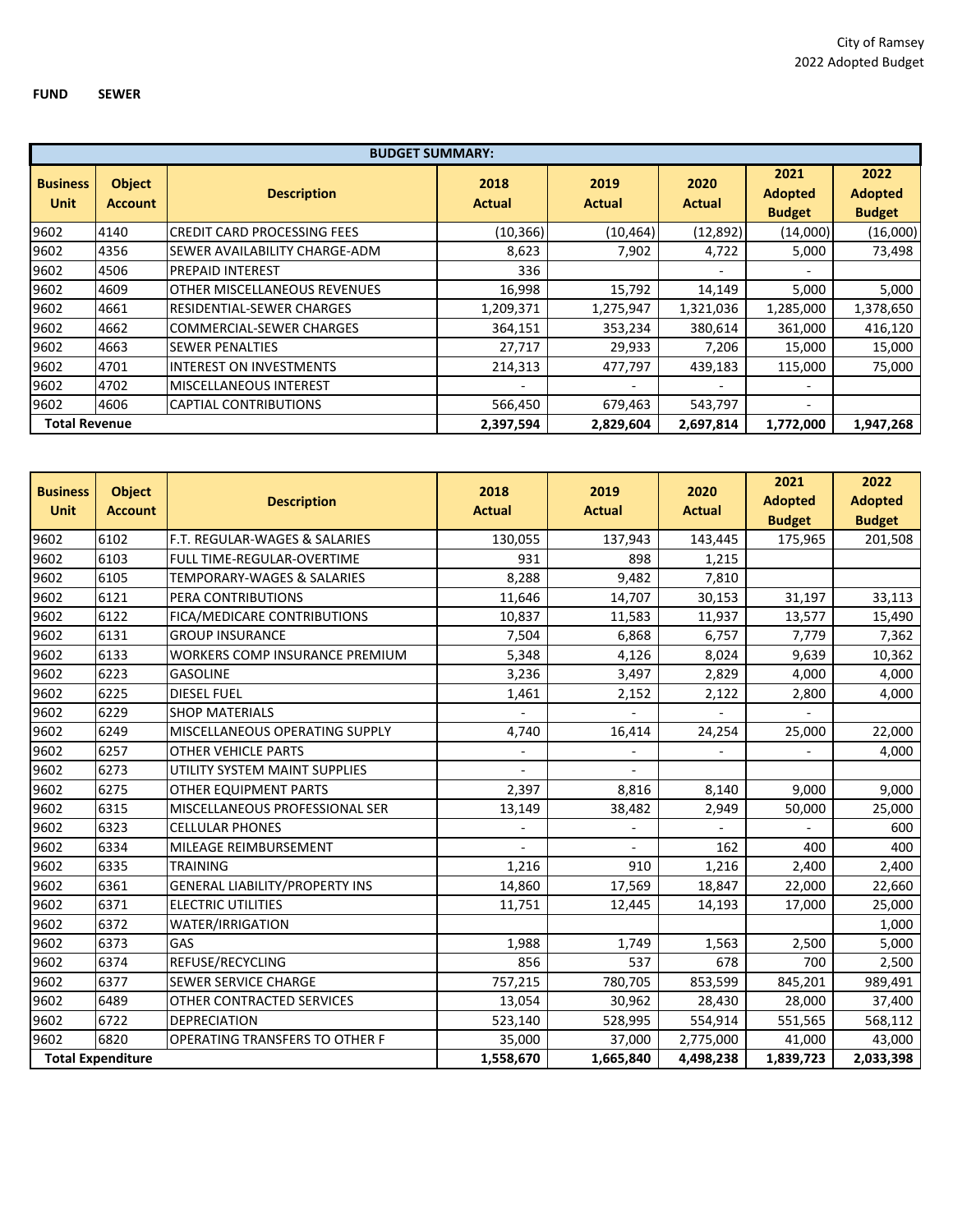The Sewer Fund is a self-sustaining Enterprise fund that provides for the administration, operation and maintenance of the sanitary sewer system and lift stations for the sanitary treatment of household, commercial and industrial waste. Wastewater flows into the Metropolitan Council's system to be treated. The current fee structure is based upon zoning classification and billed quarterly through the city's utility billing process.

### **GOALS OF CURRENT YEAR BUDGET:**

- Continue to inventory and reduce infiltration and inflow (I/I)
- Develop annual manhole inspection program
- Annual preventative maintenace inspections on all lift stations
- Continue to educate public on flushable materials
- Upgrade Lift Station #1

## **6315 Miscellaneous Professional Services**

| <b>Public Works Campus</b>     | $\overline{\phantom{0}}$ | $\overline{\phantom{0}}$ | 25,000                   | -      |        |
|--------------------------------|--------------------------|--------------------------|--------------------------|--------|--------|
| Sanitary Sewer Rate Study      | 1,852                    | 1,004                    | $\overline{\phantom{0}}$ | 25,000 |        |
| <b>Emergency Sewer Repairs</b> | 11,298                   | 37.478                   | 40,000                   | 25,000 | 25,000 |
| Total                          | 13.149                   | 38,482                   | 65,000                   | 50,000 | 25,000 |
|                                |                          |                          |                          |        |        |
| 6489 Other Contracted Services |                          |                          |                          |        |        |

| OPUS <sub>21</sub>           | 10,574 | 10,692 | 12,000 | 12,000 | 12,400 |
|------------------------------|--------|--------|--------|--------|--------|
| Miscellaneous-Televise Lines | 2,480  | 20.270 | 16,000 | 16,000 | 25,000 |
| Total                        | 13,054 | 30,962 | 28,000 | 28,000 | 37,400 |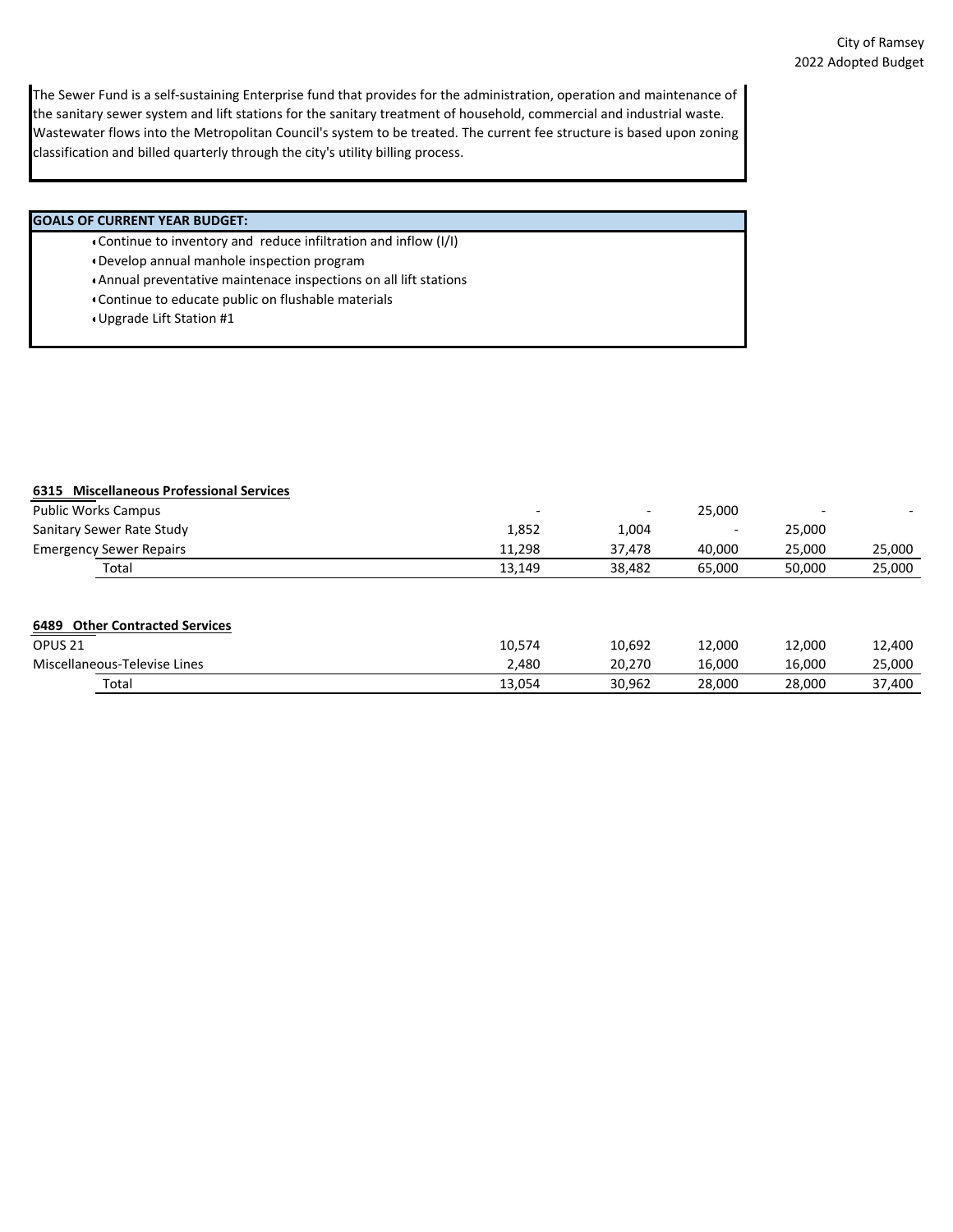### **FUND STREET LIGHTING**

|                                | <b>BUDGET SUMMARY:</b>          |                                    |                          |                          |                |                                         |                                         |  |  |  |
|--------------------------------|---------------------------------|------------------------------------|--------------------------|--------------------------|----------------|-----------------------------------------|-----------------------------------------|--|--|--|
| <b>Business</b><br><b>Unit</b> | <b>Object</b><br><b>Account</b> | <b>Description</b>                 | 2018<br>Actual           | 2019<br><b>Actual</b>    | 2020<br>Actual | 2021<br><b>Adopted</b><br><b>Budget</b> | 2022<br><b>Adopted</b><br><b>Budget</b> |  |  |  |
| 9603                           | 4140                            | <b>CREDIT CARD PROCESSING FEES</b> | (3, 140)                 | (2,734)                  | (2,585)        | (3,500)                                 | (4,000)                                 |  |  |  |
| 9603                           | 4609                            | <b>MISCELLANEOUS REVENUES</b>      | $\overline{\phantom{0}}$ | $\overline{\phantom{0}}$ |                |                                         |                                         |  |  |  |
| 9603                           | 4681                            | <b>CHARGES FOR STREET LIGHTS</b>   | 152,362                  | 157,715                  | 161,246        | 157,000                                 | 166,000                                 |  |  |  |
| 9603                           | 4682                            | ST LIGHT O/M CHARGE                | 6,174                    | 4,802                    | 2,450          | $\overline{\phantom{0}}$                |                                         |  |  |  |
| 9603                           | 4683                            | <b>STREET LIGHTING PENALTIES</b>   | 4,495                    | 4,605                    | 1,139          | 2,000                                   | 2,000                                   |  |  |  |
| 9603                           | 4684                            | <b>PRIORITY STREET LIGHT</b>       | 51,468                   | 52,781                   | 54,298         | 53,000                                  | 54,700                                  |  |  |  |
| 9603                           | 4705                            | <b>CAPITAL CONTRIBUTIONS</b>       |                          |                          |                |                                         |                                         |  |  |  |
| 9603                           | 4701                            | <b>INTEREST ON INVESTMENTS</b>     | 20,579                   | 44,339                   | 41,140         | 15,000                                  | 10,000                                  |  |  |  |
| <b>Total Revenue</b>           |                                 |                                    | 231,939                  | 261,507                  | 257,687        | 223,500                                 | 228,700                                 |  |  |  |

| <b>Business</b><br><b>Unit</b> | <b>Object</b><br><b>Account</b> | <b>Description</b>                | 2018<br><b>Actual</b> | 2019<br><b>Actual</b> | 2020<br><b>Actual</b> | 2021<br><b>Adopted</b><br><b>Budget</b> | 2022<br><b>Adopted</b><br><b>Budget</b> |
|--------------------------------|---------------------------------|-----------------------------------|-----------------------|-----------------------|-----------------------|-----------------------------------------|-----------------------------------------|
| 9603                           | 6371                            | <b>IELECTRIC UTILITIES</b>        | 107,581               | 118,362               | 121,587               | 128,000                                 | 130,000                                 |
| 9603                           | 6489                            | <b>IOTHER CONTRACTED SERVICES</b> | 13.246                | 13,248                | 10.438                | 14,300                                  | 15,000                                  |
| 9603                           | 6722                            | DEPRECIATION                      | 40.125                | 40,008                | 37.438                | 42,444                                  | 43.717                                  |
| 9603                           | 6820                            | IOPERATING TRANSFERS TO OTHER F   | 20.000                | 21.000                | 272.000               | 23,000                                  | 25,000                                  |
|                                | <b>Total Expenditure</b>        |                                   | 180,952               | 192.619               | 441.463               | 207.744                                 | 213,717                                 |

## **DESCRIPTION OF SERVICES:**

The Street Lighting Fund is a self-sustaining Enterprise fund that provides for the administration, operation and maintenance of street lights located throughout the city. The current fee structure is based upon zoning classification and billed quarterly through the city's utility billing process.

## **GOALS OF CURRENT YEAR BUDGET:**

• Provide for the safety of residents with well-lit intersections

- Determine energy consumption of current street lights and benefit of LED's
- •
- •
- •
- •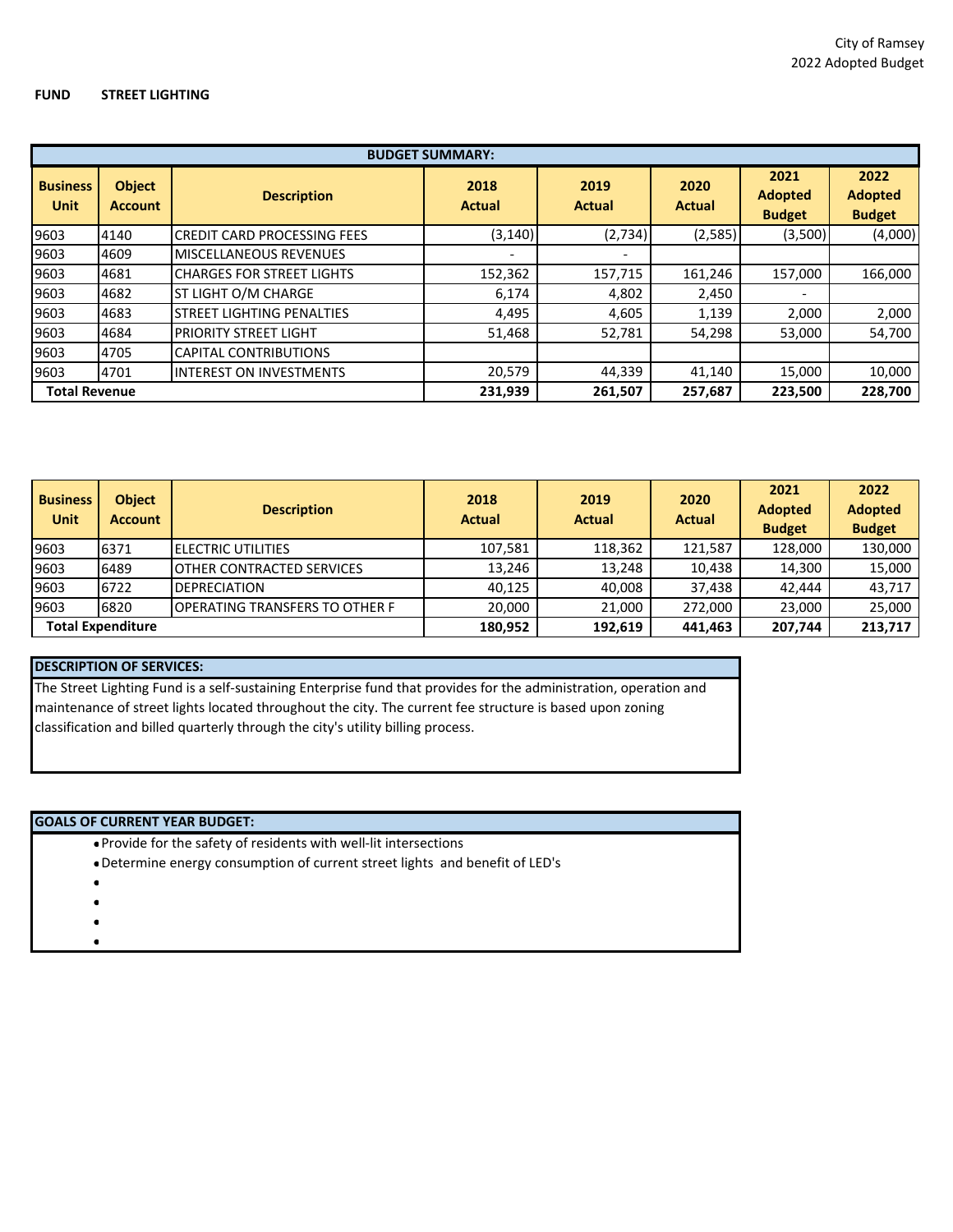|                                | <b>BUDGET SUMMARY:</b>          |                                      |                       |                       |                       |                                         |                                         |  |  |  |
|--------------------------------|---------------------------------|--------------------------------------|-----------------------|-----------------------|-----------------------|-----------------------------------------|-----------------------------------------|--|--|--|
| <b>Business</b><br><b>Unit</b> | <b>Object</b><br><b>Account</b> | <b>Description</b>                   | 2018<br><b>Actual</b> | 2019<br><b>Actual</b> | 2020<br><b>Actual</b> | 2021<br><b>Adopted</b><br><b>Budget</b> | 2022<br><b>Adopted</b><br><b>Budget</b> |  |  |  |
| 9604                           | 4140                            | <b>CREDIT CARD PROCESSING FEES</b>   | (3,643)               | (3, 249)              | (3,241)               | (4,000)                                 | (4,500)                                 |  |  |  |
| 9604                           | 4287                            | <b>OTHER LOCAL GOVERNMENT GRANTS</b> | 71,921                | 67,210                | 46,501                | 77,566                                  | 73,498                                  |  |  |  |
| 9604                           | 4609                            | <b>OTHER MISCELLANEOUS REVENUES</b>  | 3,093                 | 928                   | 1,350                 |                                         | 1,000                                   |  |  |  |
| 9604                           | 4671                            | <b>RECYCLING CHARGES</b>             | 311,070               | 315,573               | 319,838               | 430,283                                 | 438,680                                 |  |  |  |
| 9604                           | 4672                            | <b>RECYCLING PENALTIES</b>           | 6,570                 | 6,689                 | 1,715                 | 8,000                                   | 7,000                                   |  |  |  |
| 9604                           | 4701                            | <b>IINTEREST ON INVESTMENTS</b>      | 4.771                 | 9,851                 | 9,331                 | 3,500                                   | 2,500                                   |  |  |  |
| <b>Total Revenue</b>           |                                 |                                      | 393,782               | 397,002               | 375,494               | 515,349                                 | 518,178                                 |  |  |  |

| <b>Business</b><br>Unit | <b>Object</b><br><b>Account</b> | <b>Description</b>                    | 2018<br><b>Actual</b> | 2019<br><b>Actual</b> | 2020<br><b>Actual</b>    | 2021<br><b>Adopted</b><br><b>Budget</b> | 2022<br><b>Adopted</b><br><b>Budget</b> |
|-------------------------|---------------------------------|---------------------------------------|-----------------------|-----------------------|--------------------------|-----------------------------------------|-----------------------------------------|
| 9604                    | 6102                            | F.T. REGULAR-WAGES & SALARIES         | 22,638                | 21,308                | 19,658                   | 23,000                                  | 24,148                                  |
| 9604                    | 6103                            | <b>FULL TIME-REGULAR-OVERTIME</b>     | 1,162                 | 814                   | 784                      |                                         |                                         |
| 9604                    | 6104                            | <b>PART TIME-WAGES &amp; SALARIES</b> | 70                    |                       | $\overline{\phantom{0}}$ |                                         |                                         |
| 9604                    | 6121                            | PERA CONTRIBUTIONS                    | 1,785                 | 1,649                 | 1,502                    | 2,725                                   | 2,811                                   |
| 9604                    | 6122                            | FICA/MEDICARE CONTRIBUTIONS           | 1,694                 | 1,587                 | 1,464                    | 1,661                                   | 1,851                                   |
| 9604                    | 6131                            | <b>GROUP INSURANCE</b>                | 899                   | 969                   | 705                      | 3,589                                   | 3,514                                   |
| 9604                    | 6133                            | <b>WORKERS COMP INSURANCE PREMIUM</b> | 188                   | 114                   | 125                      | 386                                     | 195                                     |
| 9604                    | 6249                            | <b>MISCELLANEOUS OPERATING SUPPLY</b> | 30,254                | 27,042                | 12,366                   | 32,000                                  | 30,000                                  |
| 9604                    | 6322                            | <b>POSTAGE</b>                        | 219                   |                       | 28                       | 300                                     | 300                                     |
| 9604                    | 6489                            | <b>OTHER CONTRACTED SERVICES</b>      | 321,147               | 326,710               | 330,133                  | 445,000                                 | 455,600                                 |
| 9604                    | 6820                            | <b>OPERATING TRANSFERS TO OTHER F</b> | 11,500                |                       |                          |                                         |                                         |
|                         | <b>Total Expenditure</b>        |                                       | 391,555               | 380,193               | 366,763                  | 508,661                                 | 518,419                                 |

#### **DESCRIPTION OF SERVICES:**

The Recycling Fund is a self-sustaining Enterprise fund that provides proper removal and disposal of recycling refuse through a contracted private hauler. It also funds programs to educate the residents on proper ways to reduce the amount of garbage produced and ways to recycle. The current fee structure is based upon zoning classification and billed quarterly through the city's utility billing process.

#### **GOALS OF CURRENT YEAR BUDGET:**

• Meet the tonnage goals established by Anoka County for recycling amounts.

- Explore additional recycling opportunities (apartment complex 'events')
- •
- •